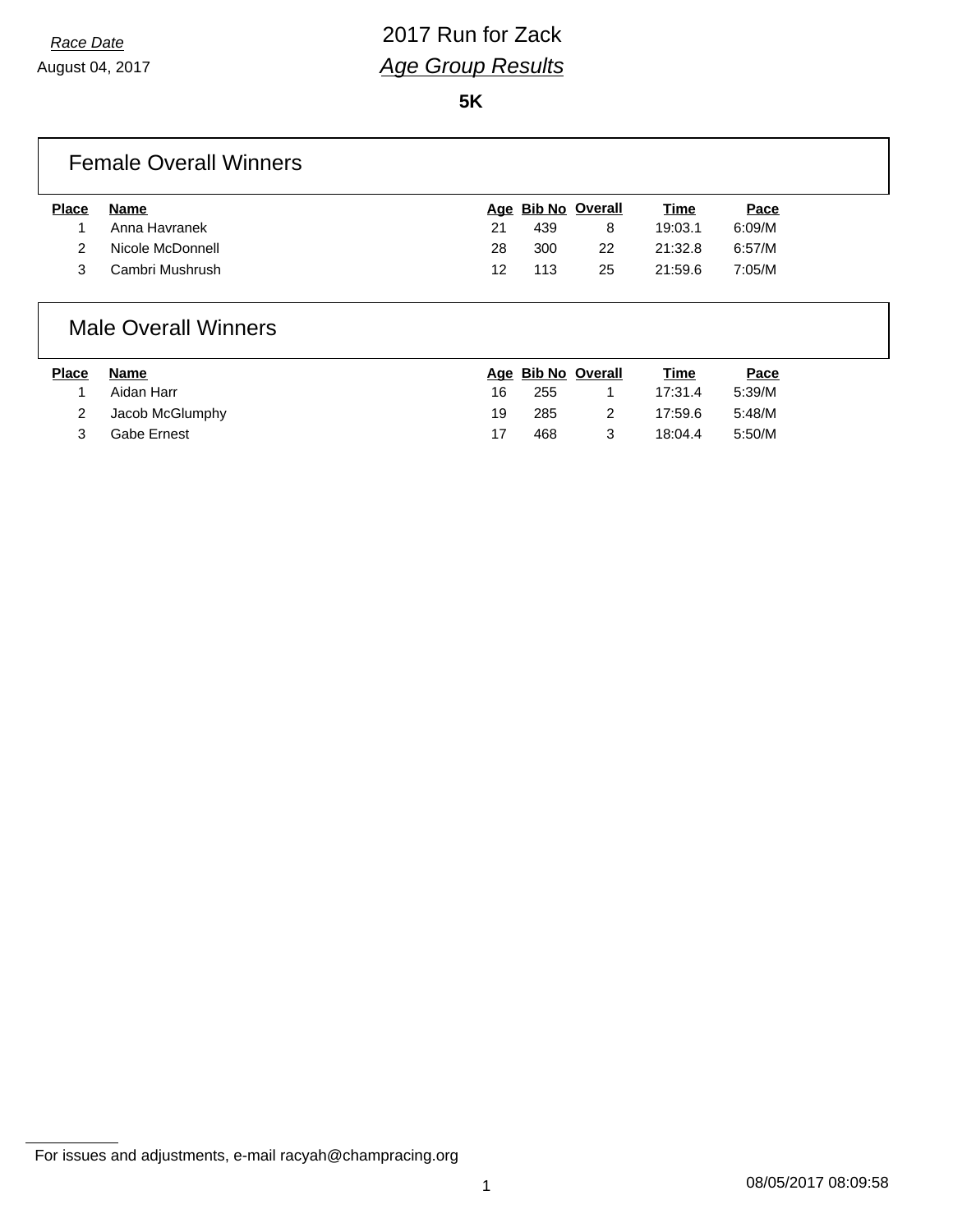**5K**

### Female 13 and Under

| <b>Place</b> | <b>Name</b>          |    |     | Age Bib No Overall | <b>Time</b> | Pace    |  |
|--------------|----------------------|----|-----|--------------------|-------------|---------|--|
|              | Alexa Brick          | 12 | 270 | 33                 | 22:18.5     | 7:12/M  |  |
|              | Brianna Richardson   | 9  | 283 | 74                 | 26:13.1     | 8:27/M  |  |
|              | Sarah Ramey          | 13 | 462 | 91                 | 27:27.7     | 8:51/M  |  |
| 4            | Lilianna George      | 13 | 267 | 92                 | 27:38.3     | 8:55/M  |  |
| 5            | Gabriella Richardson |    | 284 | 125                | 34:07.9     | 11:00/M |  |
|              |                      |    |     |                    |             |         |  |

#### Male 13 and Under

| Place | Name                  | Age |     | <b>Bib No Overall</b> | <u>Time</u> | Pace    |
|-------|-----------------------|-----|-----|-----------------------|-------------|---------|
|       | Ryan Nixon            | 13  | 290 | 20                    | 21:01.5     | 6:47/M  |
| 2     | <b>Elliott Warner</b> | 13  | 499 | 24                    | 21:50.7     | 7:03/M  |
| 3     | <b>Brodee Doss</b>    | 9   | 269 | 26                    | 22:03.2     | 7:07/M  |
| 4     | Simon Pugh            | 13  | 497 | 34                    | 22:19.4     | 7:12/M  |
| 5     | Logan Garner          | 12  | 498 | 52                    | 24:03.9     | 7:45/M  |
| 6     | Coby Gaskin           | 13  | 496 | 57                    | 24:25.1     | 7:53/M  |
| 7     | Cash Escusa           | 11  | 495 | 58                    | 24:29.8     | 7:54/M  |
| 8     | Javen Doss            | 12  | 490 | 59                    | 24:32.0     | 7:55/M  |
| 9     | Konnor Tetzloff       | 13  | 272 | 83                    | 26:51.3     | 8:40/M  |
| 10    | Kurtis Tetzloff       | 13  | 273 | 86                    | 26:58.7     | 8:42/M  |
| 11    | <b>Blake Chumney</b>  | 13  | 489 | 87                    | 27:02.1     | 8:43/M  |
| 12    | Julio Sica-Perez      | 12  | 492 | 103                   | 29:11.1     | 9:25/M  |
| 13    | Jackson Nichols       | 13  | 493 | 111                   | 30:39.1     | 9:53/M  |
| 14    | Unknown Partic, 277   |     | 277 | 113                   | 30:49.2     | 9:56/M  |
| 15    | Daniel Miller         | 12  | 494 | 119                   | 32:17.5     | 10:25/M |
| 16    | Milton Herrea-Ixcoy   | 13  | 491 | 120                   | 32:17.9     | 10:25/M |
| 17    | Wyatt Miller          | 9   | 695 | 139                   | 41:31.7     | 13:24/M |
|       |                       |     |     |                       |             |         |

### Female 14 to 19

| <b>Name</b>           |    |     |    | Time               | Pace   |
|-----------------------|----|-----|----|--------------------|--------|
| Rebekah Stoneman      | 15 | 297 | 45 | 23:26.2            | 7:34/M |
| Emma Harr             | 15 | 256 | 46 | 23:27.9            | 7:34/M |
| Sarah Stoneman        | 16 | 296 | 54 | 24:10.0            | 7:48/M |
| <b>Audrey Harr</b>    | 14 | 257 | 55 | 24:10.2            | 7:48/M |
| <b>Audrey Stanley</b> | 14 | 298 | 60 | 24:33.3            | 7:55/M |
| Paige Kaiser          | 15 | 463 | 62 | 24:46.2            | 7:59/M |
| Meg Maurer            | 17 | 478 | 63 | 24:55.6            | 8:02/M |
| Kaili Maltrich        | 14 | 473 | 65 | 24:58.5            | 8:03/M |
| Julia Ress            | 15 | 261 | 66 | 25:00.5            | 8:04/M |
| Carly Pry             | 14 | 263 | 67 | 25:05.6            | 8:05/M |
|                       |    |     |    | Age Bib No Overall |        |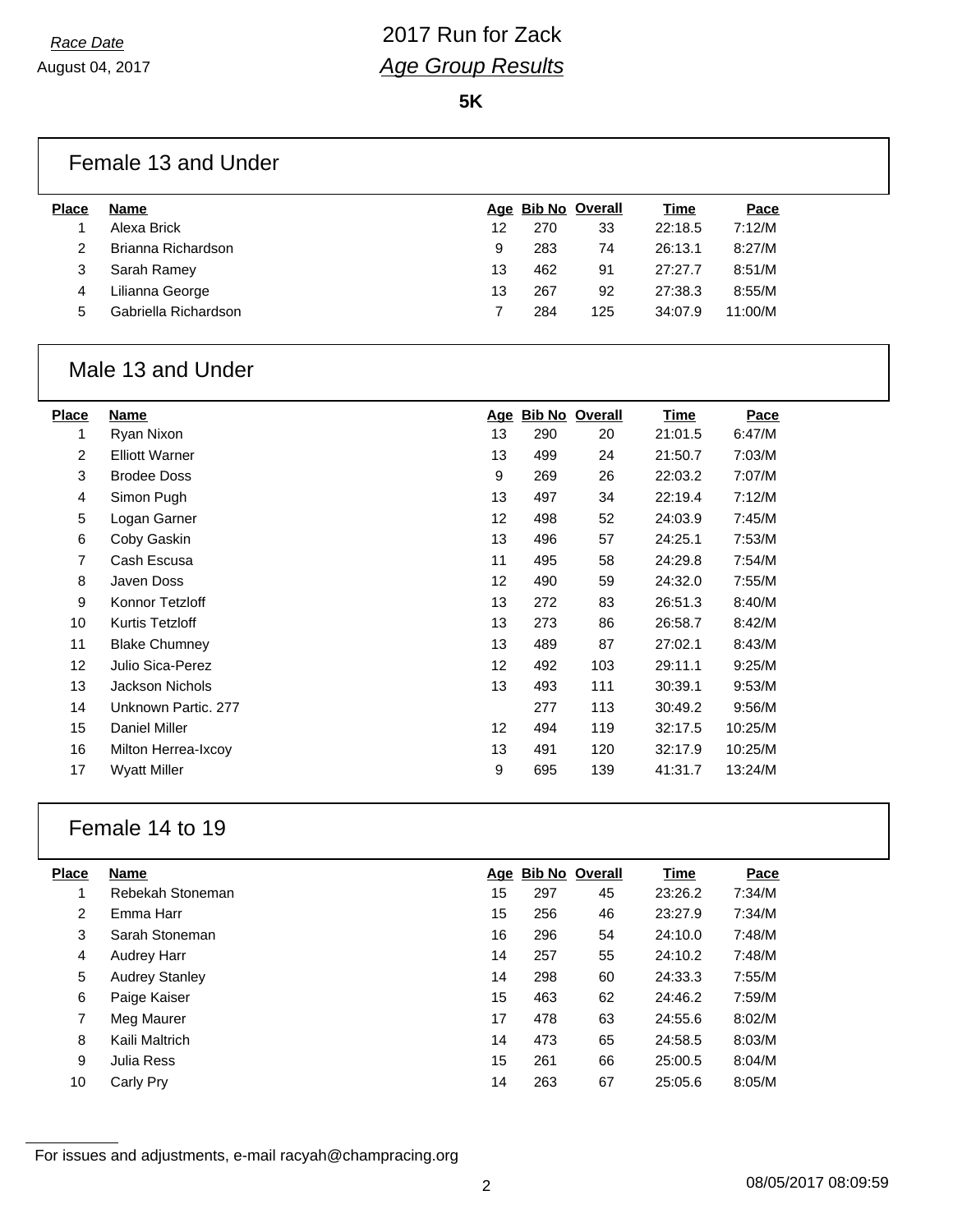August 04, 2017

**5K**

#### Female 14 to 19

| <b>Place</b> | <b>Name</b>          | Age |     | <b>Bib No Overall</b> | <b>Time</b> | Pace    |
|--------------|----------------------|-----|-----|-----------------------|-------------|---------|
| 11           | <b>Evie Strauss</b>  | 15  | 464 | 72                    | 25:48.3     | 8:19/M  |
| 12           | Josie Pry            | 15  | 262 | 82                    | 26:49.2     | 8:39/M  |
| 13           | Jaden Riker          | 15  | 475 | 98                    | 28:09.6     | 9:05/M  |
| 14           | Rachel Paden         | 15  | 124 | 99                    | 28:09.7     | 9:05/M  |
| 15           | Julia Henary         | 15  | 123 | 100                   | 28:17.5     | 9:07/M  |
| 16           | Megan Riker          | 18  | 474 | 109                   | 30:05.8     | 9:42/M  |
| 17           | Kaylee Ress          | 14  | 260 | 112                   | 30:49.2     | 9:56/M  |
| 18           | Olivia Frantz        | 14  | 472 | 115                   | 31:16.8     | 10:05/M |
| 19           | Brianna Page         | 14  | 485 | 121                   | 32:44.2     | 10:34/M |
| 20           | Summer Schweitzer    | 15  | 122 | 132                   | 37:22.4     | 12:03/M |
| 21           | Sydney Anderson      | 14  | 484 | 134                   | 40:49.6     | 13:10/M |
| 22           | Trista Fox           | 14  | 258 | 135                   | 40:57.3     | 13:13/M |
| 23           | Makyia Baker         | 14  | 486 | 136                   | 40:57.8     | 13:13/M |
| 24           | <b>Brooke Gamble</b> | 14  | 487 | 137                   | 40:58.1     | 13:13/M |
| 25           | Kiera Sexton         | 14  | 460 | 140                   | 43:12.0     | 13:56/M |
| 26           | Kylie Slagle         | 15  | 688 | 141                   | 43:12.3     | 13:56/M |
| 27           | Julia Klnsey         | 15  | 286 | 142                   | 43:12.4     | 13:56/M |
| 28           | Kourtney HUnter      | 15  | 689 | 143                   | 43:13.7     | 13:56/M |
| 29           | Alexis Corso         | 14  | 458 | 145                   | 48:51.4     | 15:45/M |
| 30           | Makenzie Patterson   | 14  | 469 | 146                   | 48:51.9     | 15:45/M |
| 31           | Chelsa Froman        | 14  | 459 | 147                   | 48:52.2     | 15:46/M |
|              |                      |     |     |                       |             |         |

### Male 14 to 19

| <b>Place</b>    | <b>Name</b>           | <u>Age</u> |     | <b>Bib No Overall</b> | <u>Time</u> | Pace   |
|-----------------|-----------------------|------------|-----|-----------------------|-------------|--------|
| 1               | Nathan Loader         | 15         | 278 | 4                     | 18:10.7     | 5:52/M |
| $\overline{2}$  | Joey Mushrush         | 15         | 116 | 5                     | 18:15.8     | 5:53/M |
| 3               | Chase Pollock         | 15         | 279 | 9                     | 19:26.5     | 6:16/M |
| $\overline{4}$  | Joe Boose             | 18         | 466 | 10                    | 19:34.1     | 6:19/M |
| 5               | Nick Schallner        | 18         | 280 | 11                    | 19:45.3     | 6:22/M |
| 6               | <b>JAKE LEVITT</b>    | 15         | 268 | 12                    | 19:53.6     | 6:25/M |
| 7               | Luke Ernest           | 15         | 467 | 13                    | 20:09.9     | 6:30/M |
| 8               | lan Harr              | 15         | 246 | 15                    | 20:16.7     | 6:32/M |
| 9               | Tommy Nixon           | 16         | 291 | 16                    | 20:17.5     | 6:33/M |
| 10              | <b>Storm Elsesser</b> | 17         | 253 | 17                    | 20:48.4     | 6:43/M |
| 11              | Mason Pipes           | 17         | 481 | 18                    | 20:48.6     | 6:43/M |
| 12 <sup>2</sup> | Drew Bailey           | 14         | 266 | 19                    | 20:57.4     | 6:45/M |
| 13              | Drew Maurer           | 14         | 477 | 21                    | 21:11.3     | 6:50/M |
| 14              | Drew Hostetler        | 14         | 500 | 23                    | 21:43.6     | 7:00/M |
| 15              | <b>Tyler Ripley</b>   | 15         | 127 | 28                    | 22:05.8     | 7:07/M |
| 16              | Kristian Kneffler     | 16         | 129 | 30                    | 22:07.3     | 7:08/M |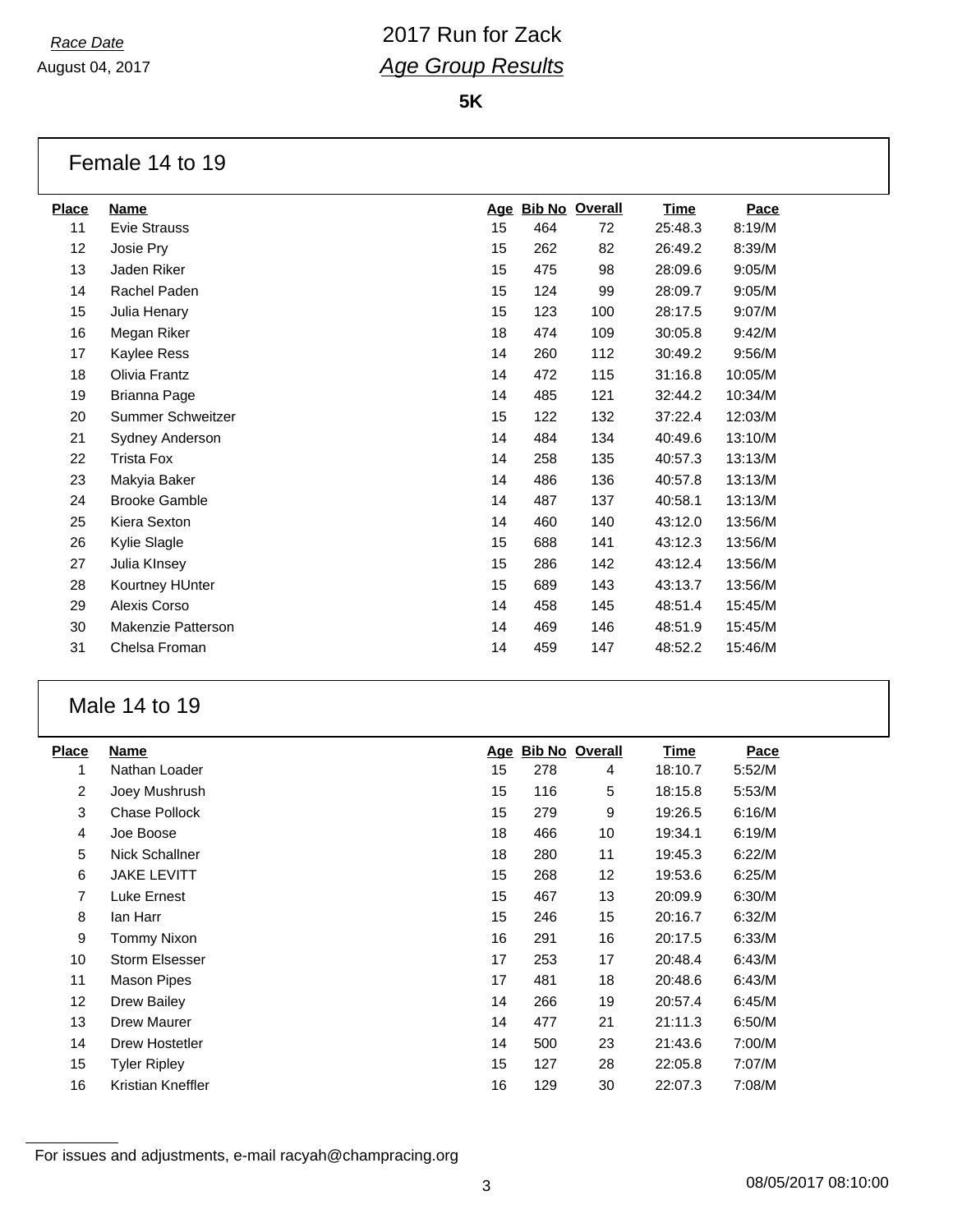August 04, 2017

**5K**

#### Male 14 to 19

| <b>Place</b> | <b>Name</b>           | <u>Age</u> |     | <b>Bib No Overall</b> | <b>Time</b> | Pace    |
|--------------|-----------------------|------------|-----|-----------------------|-------------|---------|
| 17           | <b>Blake Garner</b>   | 15         | 252 | 35                    | 22:19.8     | 7:12/M  |
| 18           | <b>Brock Chumney</b>  | 16         | 245 | 36                    | 22:20.7     | 7:12/M  |
| 19           | <b>Riley Simmons</b>  | 17         | 248 | 37                    | 22:21.1     | 7:13/M  |
| 20           | Josh Kaiser           | 17         | 125 | 38                    | 22:25.2     | 7:14/M  |
| 21           | Max Kendall           | 17         | 254 | 39                    | 22:25.3     | 7:14/M  |
| 22           | Mazen Diab            | 17         | 251 | 40                    | 22:56.8     | 7:24/M  |
| 23           | Ryan Ripley           | 15         | 128 | 43                    | 23:16.9     | 7:30/M  |
| 24           | Jonah McGlumphy       | 16         | 130 | 44                    | 23:17.3     | 7:31/M  |
| 25           | <b>Mitchell Pipes</b> | 17         | 482 | 47                    | 23:44.7     | 7:39/M  |
| 26           | Noah Markley          | 15         | 479 | 48                    | 23:45.4     | 7:40/M  |
| 27           | <b>Colin Roberts</b>  | 14         | 111 | 50                    | 24:00.3     | 7:45/M  |
| 28           | Nicholas Banks        | 16         | 244 | 51                    | 24:02.6     | 7:45/M  |
| 29           | Noah Harriman         | 15         | 249 | 61                    | 24:40.9     | 7:57/M  |
| 30           | Sam Zemis             | 15         | 483 | 64                    | 24:55.7     | 8:02/M  |
| 31           | <b>Ben Barker</b>     | 15         | 274 | 68                    | 25:37.0     | 8:16/M  |
| 32           | Carl McCrory          | 15         | 247 | 78                    | 26:22.0     | 8:30/M  |
| 33           | Dylan Sigler          | 14         | 126 | 85                    | 26:52.5     | 8:40/M  |
| 34           | Luke Frantz           | 16         | 470 | 88                    | 27:16.3     | 8:48/M  |
| 35           | Gage Swartzentruber   | 15         | 133 | 90                    | 27:20.8     | 8:49/M  |
| 36           | Zach Devecka          | 16         | 294 | 96                    | 27:56.2     | 9:01/M  |
| 37           | Roman McInturf        | 17         | 299 | 128                   | 35:27.2     | 11:26/M |
| 38           | Nathan Hall           | 16         | 293 | 131                   | 35:55.4     | 11:35/M |
| 39           | Damien Cash           | 16         | 691 | 138                   | 41:29.1     | 13:23/M |
|              |                       |            |     |                       |             |         |

#### Female 20 to 24

| <b>Place</b> | Name            |    |     | Age Bib No Overall | <u>Time</u> | <u>Pace</u> |
|--------------|-----------------|----|-----|--------------------|-------------|-------------|
|              | Bekaa Zinkon    | 24 | 686 | 31                 | 22:09.8     | 7:09/M      |
|              | 2 Meghan Frantz | 22 | 440 | 84                 | 26:52.1     | 8:40/M      |

| <b>Place</b> | Name                 |    | Age Bib No Overall |     | <b>Time</b> | Pace   |  |
|--------------|----------------------|----|--------------------|-----|-------------|--------|--|
|              | <b>Rachel Miller</b> | 27 | 435                | 89  | 27:18.6     | 8:48/M |  |
| 2            | Darcie McCleary      | 29 | 685                | 107 | 29:49.4     | 9:37/M |  |

| Place | Name |
|-------|------|
|-------|------|

**Place Name Age Bib No Overall Time Pace**

For issues and adjustments, e-mail racyah@champracing.org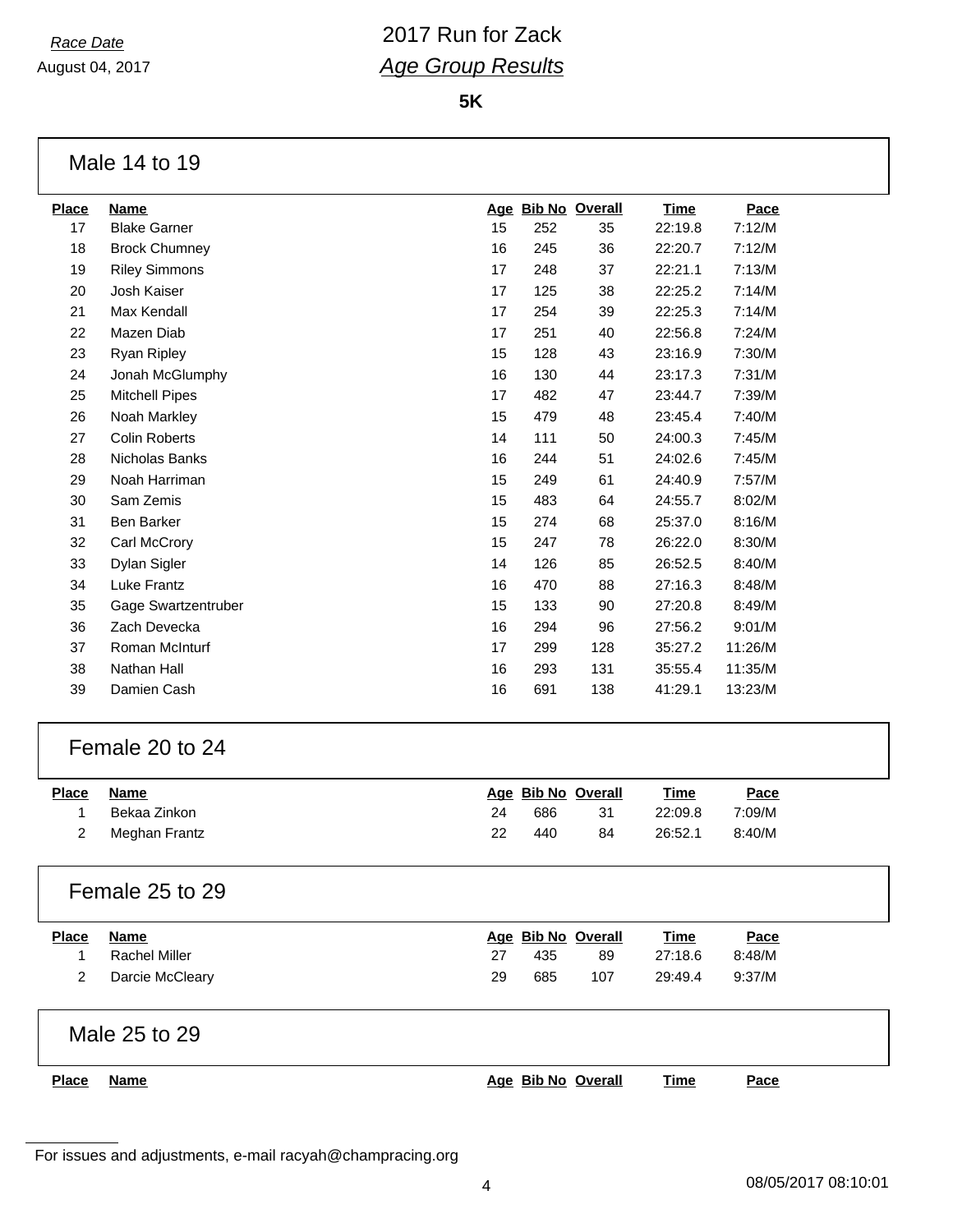August 04, 2017

# *Race Date* 2017 Run for Zack *Age Group Results*

**5K**

|                | Male 25 to 29           |    |     |                    |             |         |  |
|----------------|-------------------------|----|-----|--------------------|-------------|---------|--|
| <b>Place</b>   | <b>Name</b>             |    |     | Age Bib No Overall | <b>Time</b> | Pace    |  |
| 1              | Cody Gordon             | 25 | 442 | 42                 | 23:14.5     | 7:30/M  |  |
| $\overline{2}$ | <b>Patrick Mitchell</b> | 29 | 431 | 70                 | 25:40.2     | 8:17/M  |  |
|                | Female 30 to 34         |    |     |                    |             |         |  |
| <b>Place</b>   | <b>Name</b>             |    |     | Age Bib No Overall | <b>Time</b> | Pace    |  |
| $\mathbf{1}$   | Libby Wallick           | 34 | 455 | 71                 | 25:45.3     | 8:18/M  |  |
| 2              | Rebekah Mitchell        | 30 | 430 | 75                 | 26:13.6     | 8:27/M  |  |
| 3              | Alisha Povick           | 34 | 451 | 77                 | 26:21.5     | 8:30/M  |  |
| 4              | Lauren Castello         | 30 | 408 | 79                 | 26:37.8     | 8:35/M  |  |
| 5              | Richelle Richardson     | 32 | 282 | 102                | 28:35.2     | 9:13/M  |  |
| 6              | Shelley Dunlap          | 32 | 444 | 148                | 49:02.8     | 15:49/M |  |
|                | Male 30 to 34           |    |     |                    |             |         |  |
| <b>Place</b>   | <b>Name</b>             |    |     | Age Bib No Overall | <b>Time</b> | Pace    |  |
| 1              | <b>Patrick Faller</b>   | 34 | 692 | 29                 | 22:06.5     | 7:08/M  |  |
| 2              | Chris Richardson        | 33 | 281 | 97                 | 28:01.7     | 9:02/M  |  |
| 3              | Kyle Dunlap             | 32 | 445 | 133                | 38:46.9     | 12:30/M |  |
|                | Female 35 to 39         |    |     |                    |             |         |  |
| <b>Place</b>   | <b>Name</b>             |    |     | Age Bib No Overall | <b>Time</b> | Pace    |  |
| $\mathbf{1}$   | Sharla West             | 36 | 432 | 108                | 30:00.1     | 9:41/M  |  |
| 2              | Heather Shapaka         | 38 | 287 | 129                | 35:40.6     | 11:30/M |  |
|                | Male 35 to 39           |    |     |                    |             |         |  |
| <b>Place</b>   | <b>Name</b>             |    |     | Age Bib No Overall | <b>Time</b> | Pace    |  |
| 1              | Derrick Castello        | 35 | 409 | 80                 | 26:38.6     | 8:35/M  |  |
|                | Female 40 to 44         |    |     |                    |             |         |  |
| <b>Place</b>   | <b>Name</b>             |    |     | Age Bib No Overall | <b>Time</b> | Pace    |  |
| 1              | Aimee Gintz             | 42 | 693 | 32                 | 22:11.8     | 7:09/M  |  |
| 2              | Shanda Mushrush         | 42 | 114 | 93                 | 27:38.6     | 8:55/M  |  |
| 3              | <b>Wendy Slates</b>     | 44 | 450 | 101                | 28:33.8     | 9:13/M  |  |
| 4              | Wendy Lorenz            | 44 | 687 | 124                | 33:58.9     | 10:57/M |  |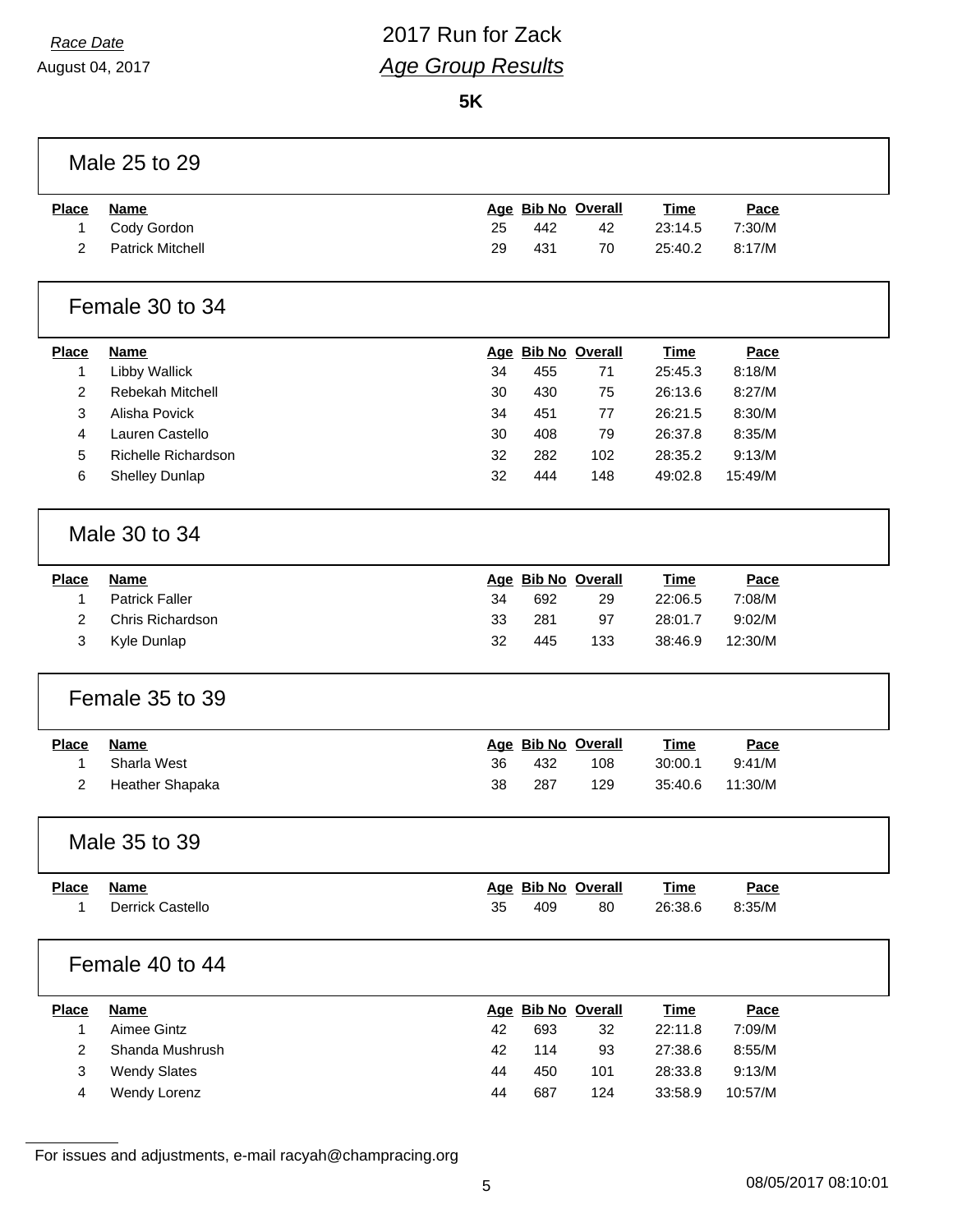August 04, 2017

### *Race Date* 2017 Run for Zack *Age Group Results*

**5K**

| Place | Name          |    | Age Bib No Overall |     | <u>Time</u> | <u>Pace</u> |
|-------|---------------|----|--------------------|-----|-------------|-------------|
|       | Quinn Wallick |    | 454                | 76  | 26:21.1     | 8:30/M      |
|       | Adam Shapaka  | 42 | 288                | 130 | 35:41.9     | 11:31/M     |

#### Female 45 to 49

| <b>Place</b> | Name            |    |     | Age Bib No Overall | <u>Time</u> | Pace    |
|--------------|-----------------|----|-----|--------------------|-------------|---------|
|              | Carla Pry       | 46 | 265 | 116                | 31:43.7     | 10:14/M |
|              | 2 Amy Palmer    | 47 | 443 | 122                | 33:25.4     | 10:47/M |
|              | Christa Roberts | 46 | 295 | 149                | 54:31.3     | 17:35/M |

#### Male 45 to 49

| <b>Place</b> | <b>Name</b>         |    |     | Age Bib No Overall | <u>Time</u> | Pace    |  |
|--------------|---------------------|----|-----|--------------------|-------------|---------|--|
|              | Rob Maurer          | 47 | 289 | 6                  | 18:29.3     | 5:58/M  |  |
|              | Jason Mushrush      | 45 | 115 | 94                 | 27:41.9     | 8:56/M  |  |
| 3            | James Miller        | 46 | 428 | 95                 | 27:48.8     | 8:58/M  |  |
|              | <b>Rich Miller</b>  | 47 | 436 | 106                | 29:37.2     | 9:33/M  |  |
| 5            | <b>Steve Frantz</b> | 46 | 471 | 117                | 31:50.7     | 10:16/M |  |
|              |                     |    |     |                    |             |         |  |

#### Female 50 to 54

| <u>Place</u> | Name           |     | Age Bib No Overall |     | <b>Time</b> | <u>Pace</u> |
|--------------|----------------|-----|--------------------|-----|-------------|-------------|
|              | Shelley Bailey | 52. | 434                | 118 | 32:09.0     | 10:22/M     |
|              | Mickey Herron  | 53  | 690                | 123 | 33:26.3     | 10:47/M     |

#### Male 50 to 54

| <b>Place</b> | <b>Name</b>         |    |     | Age Bib No Overall | <u>Time</u> | Pace    |
|--------------|---------------------|----|-----|--------------------|-------------|---------|
|              | <b>Steve Slates</b> | 53 | 447 |                    | 18:54.7     | 6:06/M  |
|              | Scott Young         | 53 | 694 | 56                 | 24:11.2     | 7:48/M  |
| 3            | Derrick Bailey      | 54 | 433 | 81                 | 26:45.7     | 8:38/M  |
|              | Jeff Parks          | 50 | 121 | 127                | 35:21.6     | 11:24/M |

#### Female 55 to 59

| <b>Place</b> | Name              |    | Age Bib No Overall |     | <u>Time</u> | <u>Pace</u> |  |
|--------------|-------------------|----|--------------------|-----|-------------|-------------|--|
|              | Rose Gintz        | 55 | 456                | 110 | 30:27.2     | 9:49/M      |  |
|              | Christine Milburn | 56 | 437                | 126 | 34:53.1     | 11:15/M     |  |